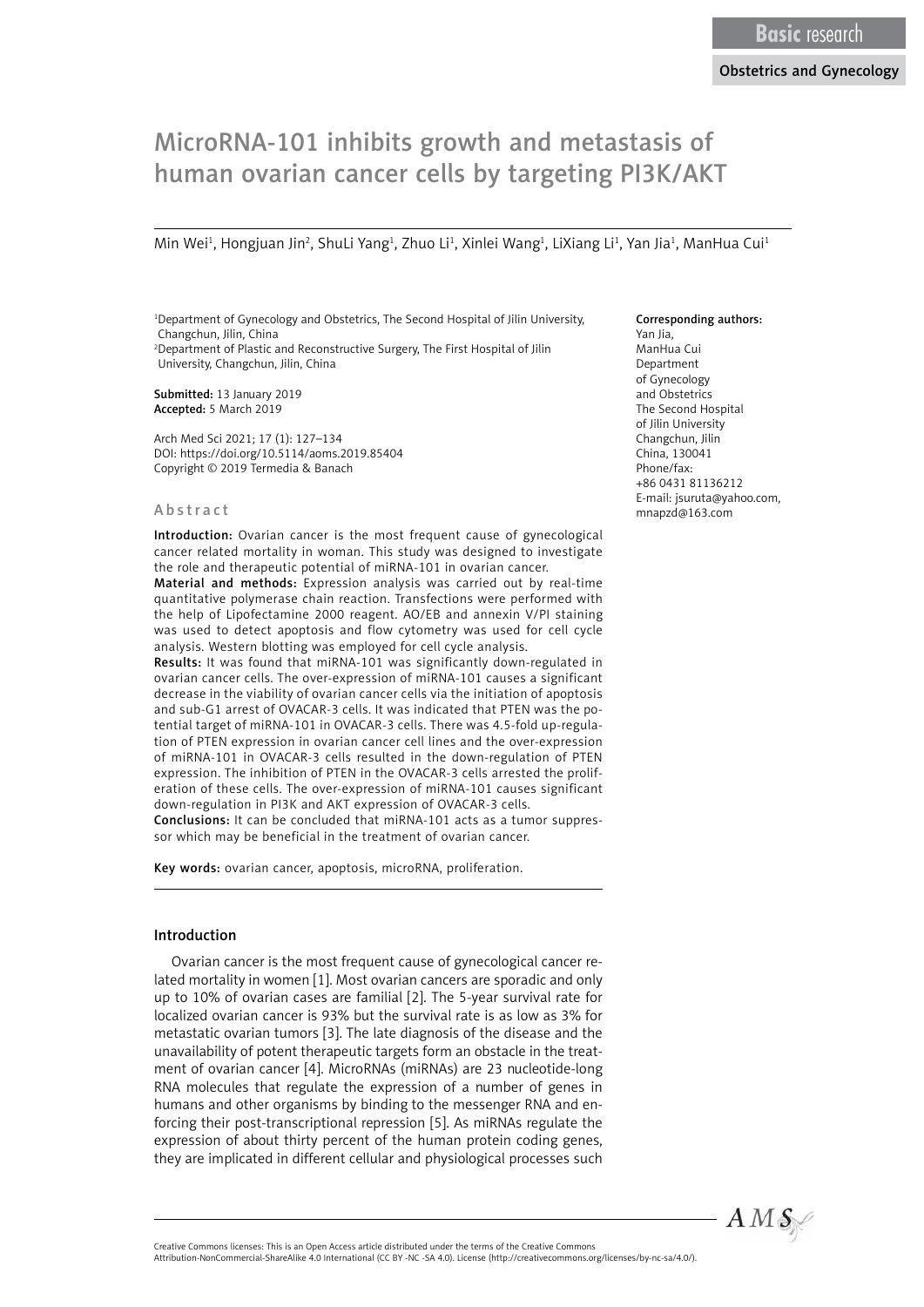as cell proliferation and apoptosis [6]. A strong body of evidence suggests that several microRNAs are aberrantly expressed in cancer cells and are considered to be prospective therapeutic targets/ agents for the treatment of cancer [7]. Amongst all, miRNA-101 is involved in the proliferation and metastasis of a number of malignancies including endometrial cancer [8]. Moreover, miRNA-101 exerts potent inhibitory effects on the proliferation of hepatocellular cancer cells [9]. Similarly, miRNA-101 suppresses cell progression and enhances the drug sensitivity in patients with breast cancer by targeting MCL-1 [10]. However, the therapeutic potential of miRNA-101 in ovarian cancer has not been investigated. To the best of our knowledge, this is the first report to investigate the role of miRNA-101 as the tumor suppressor in ovarian cancer. It has been observed that miRNA-101 is aberrantly downregulated in ovarian cancer and ectopic expression of miRNA-101 suppresses the proliferation, migration and invasion of the ovarian cancer cells by inhibiting the expression of the phosphatase and tensin homolog (PTEN).

## Material and methods

## Cell lines and culture conditions

Ovarian cancer cell lines (SW-626, SKOV-3, OVACAR-3, PA-1) and a normal ovarian cell line (SV40) were purchased from American Type Culture Collection (Manassas, VA, USA). The cells were cultured in RPMI 1640 medium (Gibco, Carlsbad, CA, USA) containing penicillin (100 U/ml), streptomycin (100 U/ml) (Sigma-Aldrich, St. Louis, MO, USA), and 10% fetal bovine serum (FBS; Gibco) at 37°C in 5% CO<sub>2</sub>.

#### The qRT-PCR analysis

The total RNA from the cervical cancer cell lines was isolated by TRIzol Reagent (Invitrogen) following the manufacturer's instructions. The cDNA was synthesized using M-MLV reverse transcriptase (Promega, Madison, WI, USA) and amplified with Platinum SYBR Green qPCR Super Mix-UDG reagents (Invitrogen) using the CFX96 sequence detection system (Bio-Rad, Hercules, CA, USA).

## MTT cell viability assay

The OVACAR-3 cells were transfected with different constructs and seeded in 96-well plates and treated and incubated for 24 h at 37°C. Following incubation, the cells were incubated with MTT for 4 h. After this the medium was removed and the colored formazan product was solubilized with 200 µl of dimethyl sulfoxide. The viability of the transfected OVACAR-3 cells was then determined by taking the absorbance at 570 nm.

#### Apoptosis assays

The transfected ovarian cancer OVACAR-3 cells (0.6  $\times$  10<sup>6</sup>) were seeded in 6-well plates and subjected to incubation for 12 h. Following incubation, the OVACAR-3 cells were subjected to incubation for 24 h at 37°C. As the cells sloughed off, 10 µl cell cultures were put onto glass slides and subjected to staining with a 0.5 µl solution of acridine orange (AO) and ethidium bromide (EB) solution. The slides were covered with cover slips and examined with a fluorescent microscope. Annexin V/PI staining of the OVACAR-3 cells was performed as described previously [11].

## Cell cycle analysis

The OVACAR-3 ovarian cancer cells were transfected with appropriate constructs and then incubated at 37°C for 24 h. The cells were then subjected to washing with phosphate buffered saline (PBS). Afterwards, the AGS cells were stained with propidium iodide (PI) and the distribution of the cells in cell cycle phases was assessed by a FACS flow cytometer.

## Target identification and dual luciferase assay

The miR-143 target was identified by TargetScan online software ([http://www.targetscan.org\)](http://www.targetscan.org).

## Western blotting

The OVACAR-3 cells were firstly subjected to washing with ice-cold PBS and then suspended in a lysis buffer at 4°C and then shifted to 95°C. Thereafter, the protein content of each cell extract was checked by Bradford assay. About 40 µg of protein was loaded from each sample and separated by SDS-PAGE before being shifted to polyvinylidene fluoride membrane. The membranes were then subjected to treatment with TBS and then exposed to primary antibodies at 4°C. Thereafter, the cells were treated with appropriate secondary antibodies and the proteins of interest were visualized by enhanced chemiluminescence reagent.

#### Statistical analysis

Data are shown as mean ± SD. Statistical analysis was done using Student's *t*-test with GraphPad prism 7 software. Values of *p* < 0.05 were taken as indicative of a significant difference.

#### Results

## miRNA-101 is downregulated in ovarian cancer cell lines

The miRNA-101 expression was examined in normal and ovarian cancer cell lines by qRT-PCR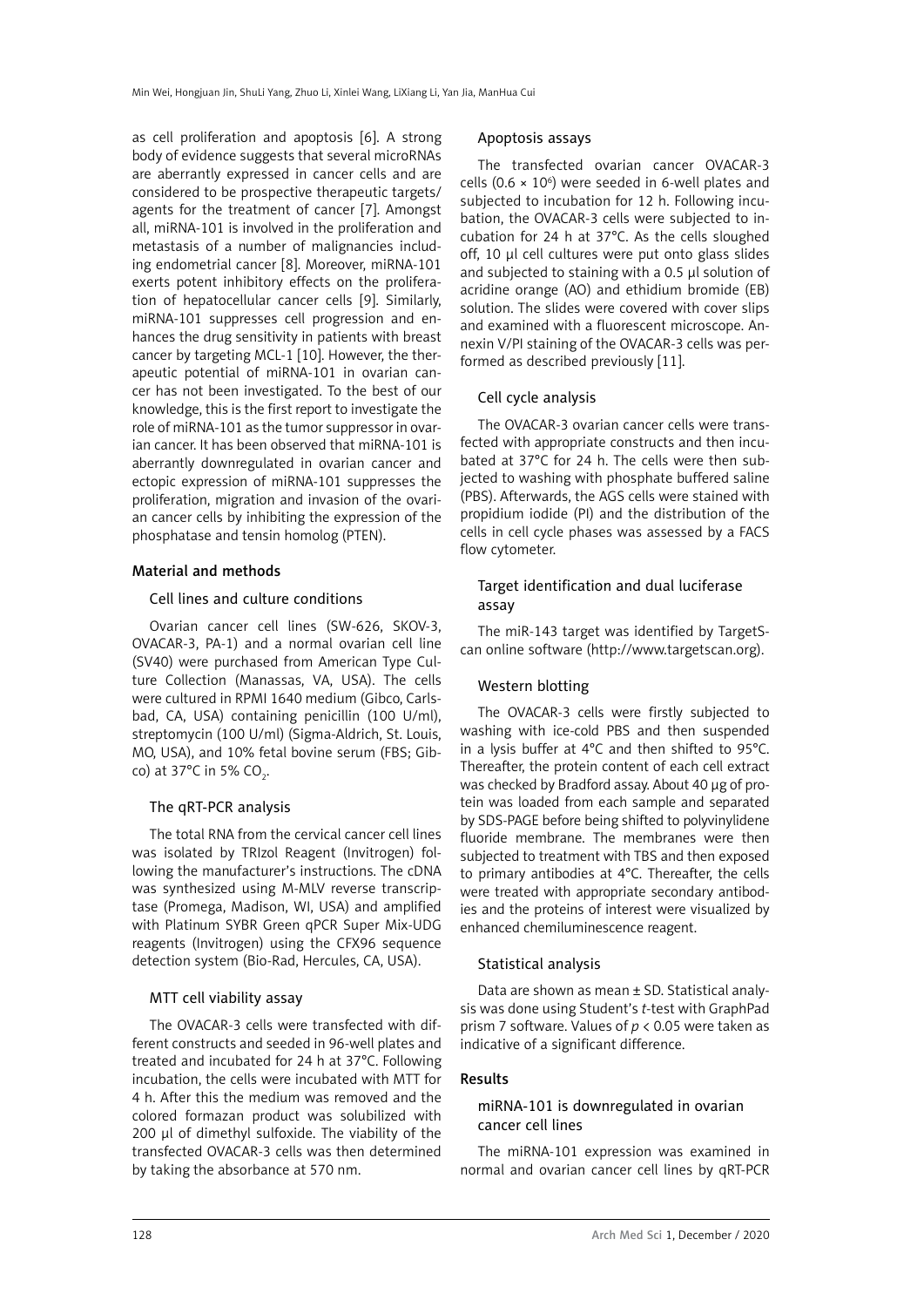(Figure 1 A). The results showed that miRNA-101 was significantly down-regulated (*p* < 0.05) in all the ovarian cancer cell lines. Furthermore, miRNA-101 was found to be downregulated in ovarian cancer lines by up to 7-fold relative to the normal cell SV40 line. The lowest expression was observed in the case of the OVACAR-3 cell line.

## miRNA-101 induces apoptosis and G2/M cell cycle arrest in ovarian cancer cells

Next, we investigated the role of miRNA-101 in ovarian cancer. Therefore, the OVACAR-3 cells were transfected with either the miRNA-101 mimics or NC (negative control). The ectopic expression of miRNA-101 in OVACAR-3 cells was validated by qRT-PCR, which showed that transfection of the OVACAR-3 cells with miRNA-101 mimics caused around 6-fold enhancement of the expression of miR-NA-101 relative to NC transfected cells (Figure 1 B). The proliferation rate of the NC and miRNA-101 mimics OVACAR-3 transfected cells was monitored at different time intervals by MTT assay. It was found that transfection of miRNA-101 mimics in the OVACAR-3 cells resulted in a significant decline in the viability of OVACAR-3 cells (Figure 1 C). AO/ EB staining of the NC and miRNA-101 transfected OVACAR-3 cells was performed to reveal the underlying mechanism and it was observed that miRNA-101 mimics' overexpression led to activation of apoptotic cell death of the OVACAR-3 cells (Figure 2 A).

In addition, annexin V/PI staining showed that the apoptotic cell percentage increased from 5% in NC transfected cells to about 28% in the miRNA-101 mimic transfected OVACAR-3 cells (Figure 2 B). These results unequivocally indicate that miRNA-101 suppresses the OVACAR-3 cell proliferation by prompting apoptosis. We also determined the cell cycle phase distribution of NC and miRNA-101 transfected OVACAR-3 cells and it was found that the miRNA-101 overexpression caused the arrest of the OVACAR-3 cells in the sub-G1 phase of the cell cycle. The sub-G1 cells increased from 2.11% in NC transfected cells to around to 21.55% in miRNA-101 mimic transfected cells (Figures 2 B, 3).

#### miRNA-101 targets PTEN in ovarian cancer cells

The target of miRNA-101 in ovarian cancer cells was identified by online TargetScan analysis. PTEN was identified as the potential target of miRNA-101 in OVACAR-3 ovarian cancer cells (Figure 4 A) and therefore the expression levels of PTEN were investigated in all the ovarian cancer cell line as well as the normal cell line. It was found that relative to the NC the expression of PTEN was significantly upregulated by 4.5-fold in the ovarian cancer cell lines (Figure 4 B). However, as the OVACAR-3 cells were transfected with the miRNA-101 mimics, the expression of PTEN





Figure 1. Overexpression of miRNA-101 inhibits the proliferation of ovarian cancer cells.  $A -$  Expression of miRNA-101 in normal and four different ovarian cancer cell lines. B – Expression of miRNA-101 in NC or miRNA-101 mimic transfected OVACAR-3 ovarian cancer cells.  $C - MTT$  assay showing the % viability of NC or miRNA-101 mimic transfected OVACAR-3 ovarian cancer cells at indicated time intervals. The experiments were performed in triplicate and results are expressed as mean ± SD (\**p* < 0.05)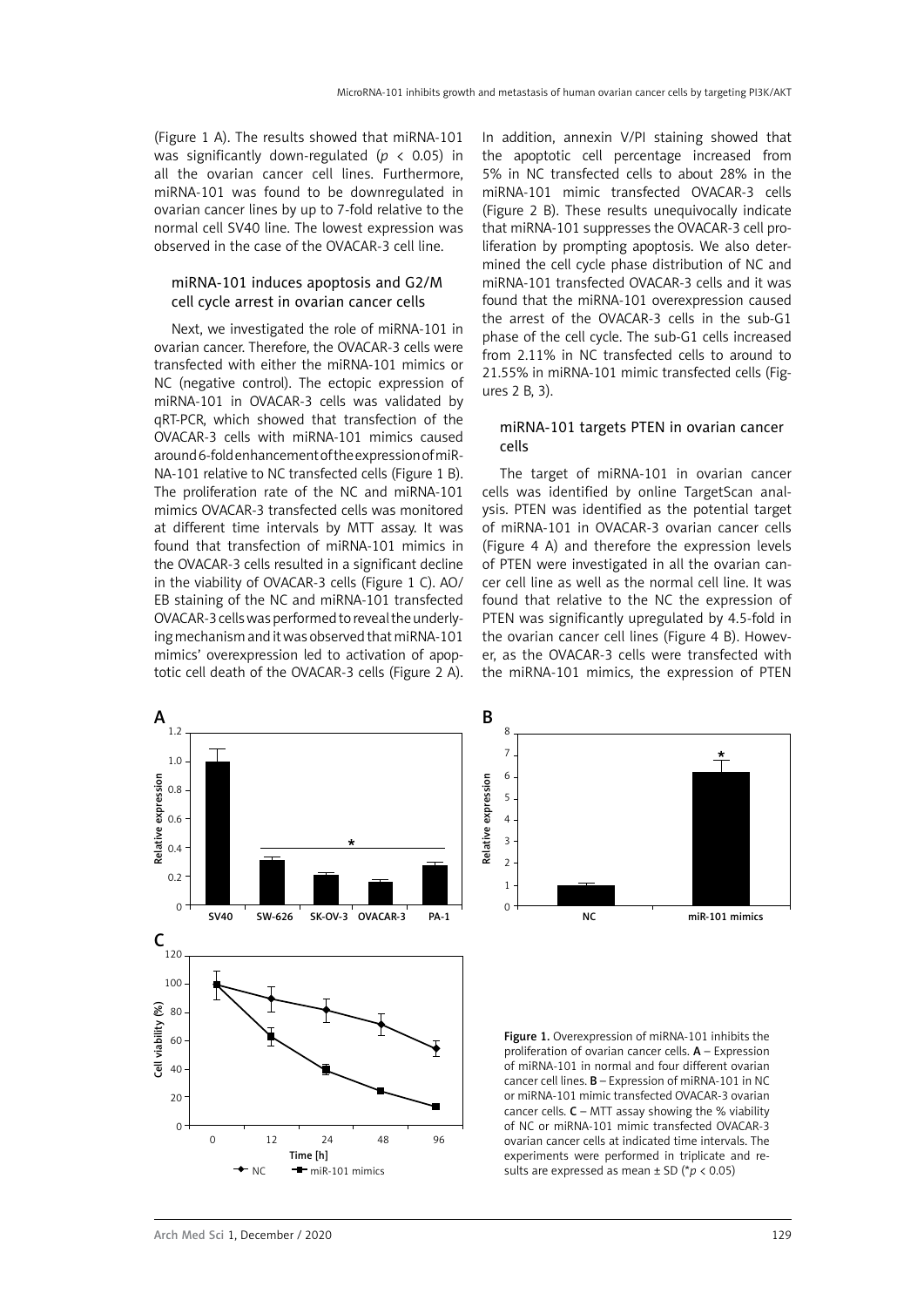

Figure 2. Overexpression of miRNA-101 triggers apoptosis in ovarian cancer cells. A - AO/EB staining showing induction of apoptosis in NC or miRNA-101 mimic transfected OVACAR-3 ovarian cancer cells. B – Annexin V/PI staining showing percentage of apoptosis in NC or miRNA-101 mimic transfected OVACAR-3 ovarian cancer cells. C – Flow cytometry showing cell cycle phase distribution of the NC or miRNA-101 mimic transfected OVACAR-3 ovarian cancer cells. The experiments were performed in triplicate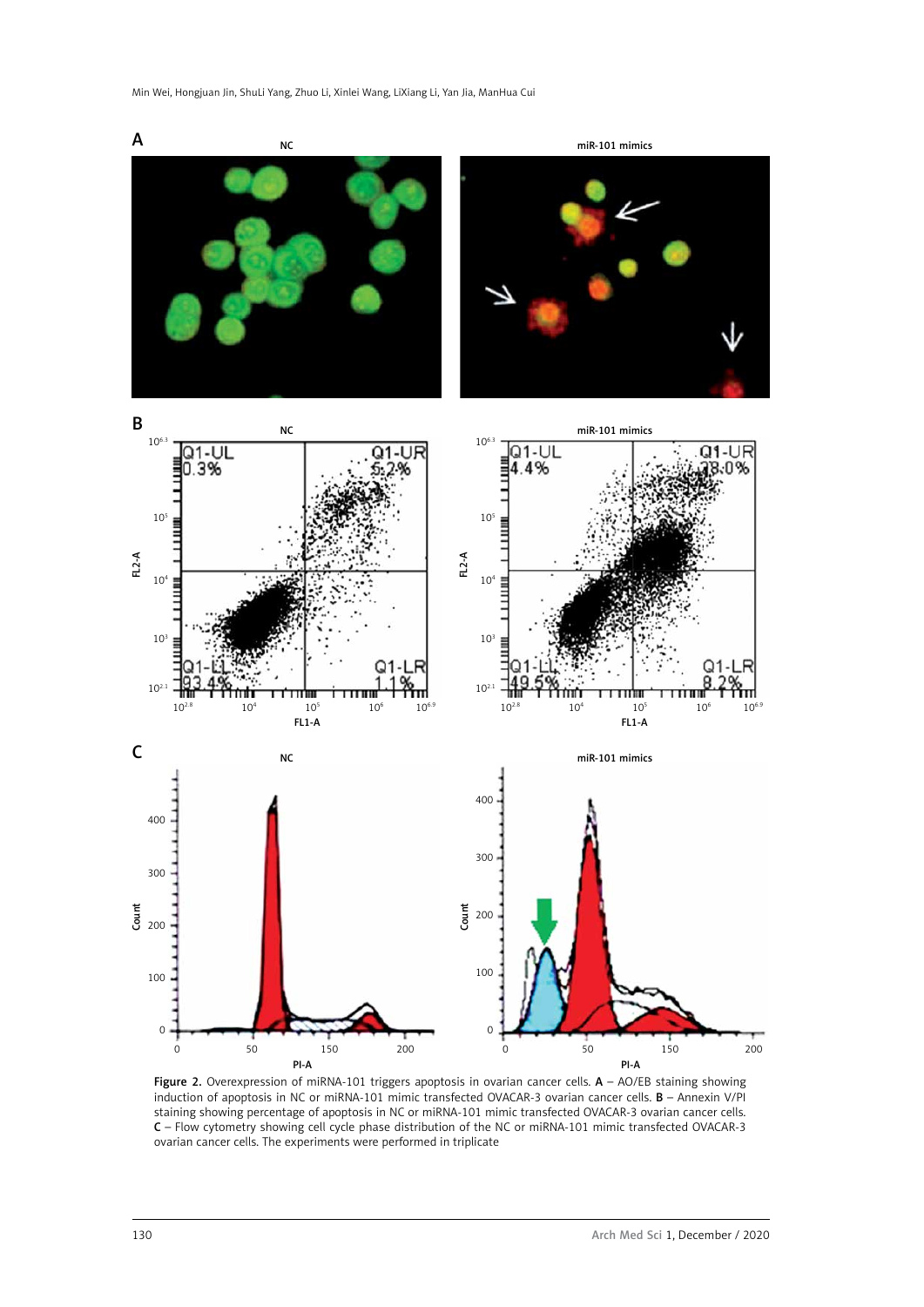

Figure 3. miRNA-101 exerts its effects by targeting PTEN. A - TargetScan analysis showing PTEN as the target of miRNA-101. B – Expression of PTEN in normal SV40 and four different ovarian cancer cell lines. C – Western blot analysis showing the expression of PTEN in NC or miRNA-101 transfected ovarian cancer cells.  $D -$  Expression of PTEN in the NC or miRNA-101 transfected ovarian cancer cells. E – MTT assay showing the % viability of the NC or Si-PTEN transfected ovarian cancer cells. The experiments were performed in triplicate and results are expressed as mean ± SD (\**p* < 0.05)

was considerably downregulated as depicted by the western blot analysis (Figure 4 C). The effects of the PTEN silencing on the proliferation rate of the ovarian cancer OVACAR-3 cells was also investigated. It was found that the silencing of PTEN expression (Figure 4 D) caused a significant (*p* < 0.05) decline in the viability of the OVACAR-3 ovarian cancer cells (Figure 4 E).

## miRNA-101 modulates the PI3K/AKT pathway in OVACAR-3 cells

As miRNA-101 was found to target PTEN and PTEN was a strong regulator of the PI3K/AKT signaling pathway, the expression of AKT and PI3K was determined in NC or miRNA-101 mimic transfected OVACAR-3 cells. It was found that the overexpression of miRNA-101 caused a significant decline in the expression of AKT and PI3K (Figure 5 A).

# PTEN rescues growth inhibitory effects of miRNA-101 on OVACAR-3 cells

Since the overexpression of miRNA-101 and silencing of PTEN exhibited similar effects on the proliferation of OVACAR-3 cells, it was assessed whether the overexpression of PTEN could rescue the effects of miRNA-101 overexpression in OVACAR-3 cells. Interestingly, it was found that PTEN overexpression in the miRNA-101 mimic transfected OVACAR-3 cells promoted the proliferation of the OVACAR-3 cells. Thus, it was suggested that the inhibitory effects of the miRNA-101 overexpression are directly due to the PTEN suppression (Figure 5 B).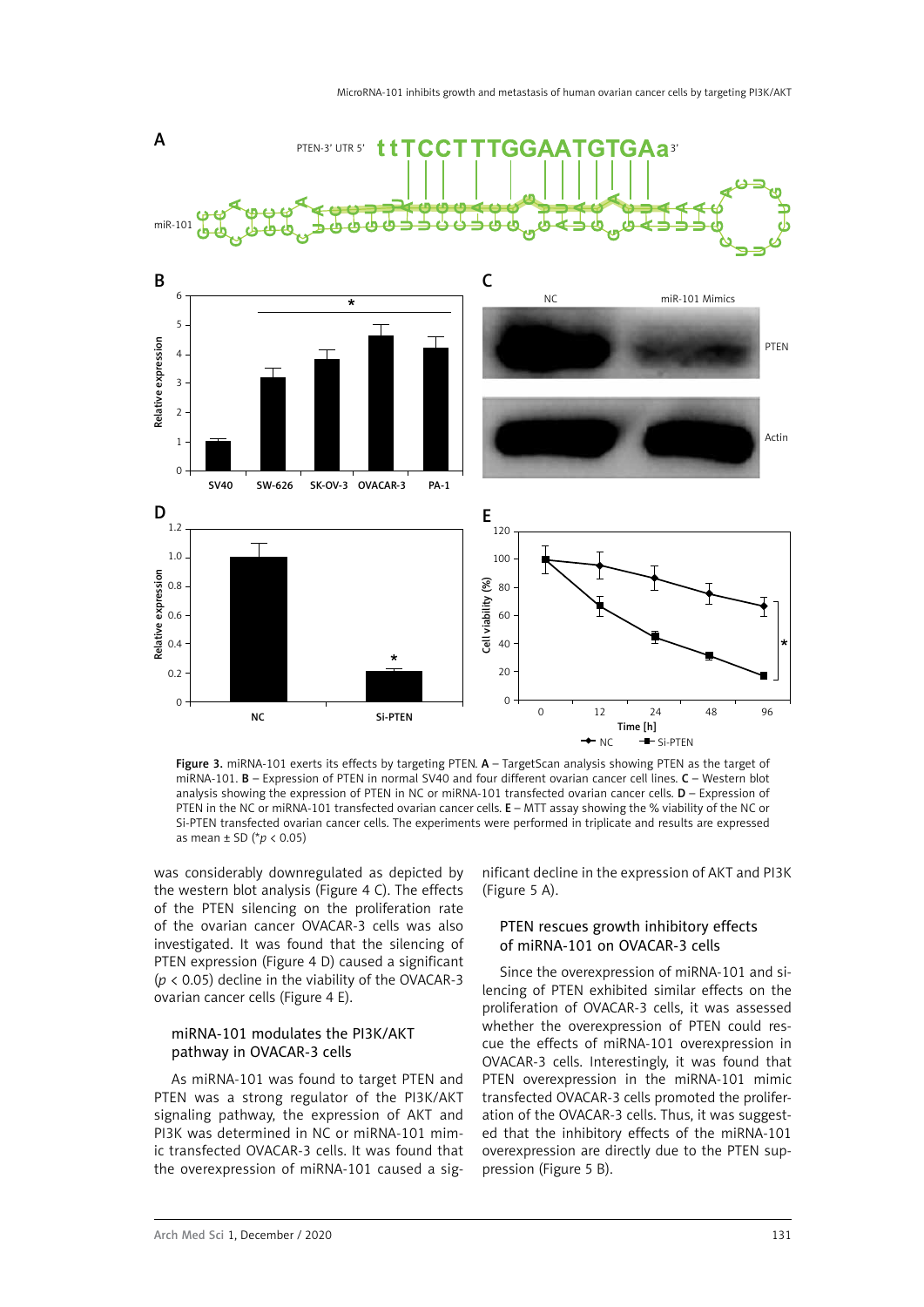

Figure 4. Silencing of miRNA-101 triggers apoptosis and sub-G1 arrest of ovarian cancer cells. A - AO/EB staining showing induction of apoptosis in NC or Si-PTEN transfected OVACAR-3 ovarian cancer cells. B – Annexin V/PI staining showing percentage of apoptosis in NC or Si-PTEN transfected OVACAR-3 ovarian cancer cells. C – Flow cytometry showing cell cycle phase distribution of the NC or Si-PTEN mimic transfected OVACAR-3 ovarian cancer cells. The experiments were performed in triplicate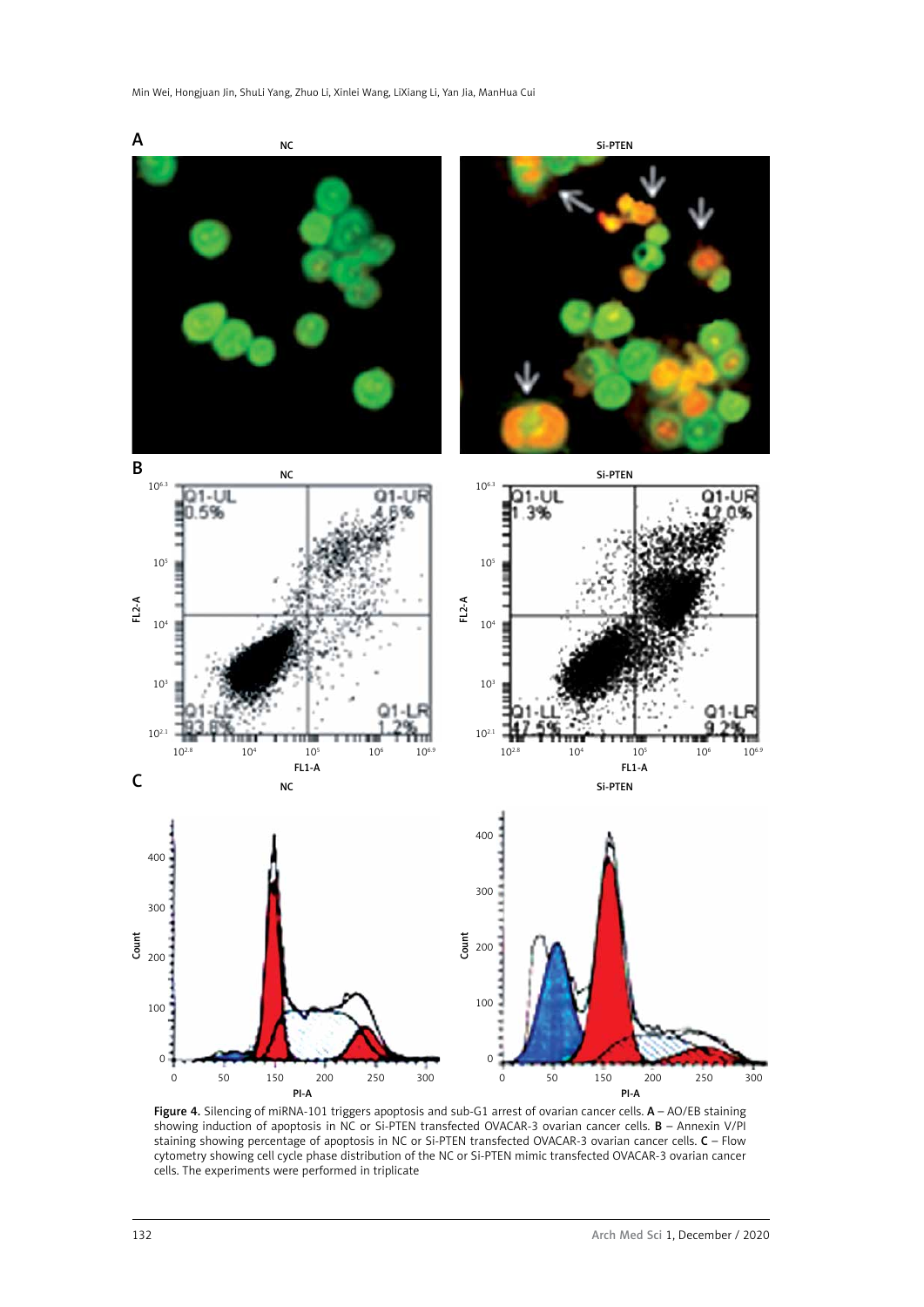

Figure 5. A – Effect of miRNA-101 overexpression on the expression of PI3K and AKT. B – Effect of PTEN overexpression on the inhibitory effects of miRNA-101 overexpression on the proliferation of the OVACAR-3 cells. The experiments were performed in triplicate and results are expressed as mean ± SD (\**p* < 0.05)

## Discussion

Ovarian cancer is a lethal type of malignancy which accounts for approximately 0.3 million new cases and 0.152 million deaths worldwide each year [12]. The clinical outcome is unsatisfactory due its relatively late diagnosis at an advanced stage and the emergence of chemoresistance in cancer cells [3]. The miRNAs control the expression of the majority of the human genes and are involved in a wide array of cellular processes [13]. Because of the importance of the miRNAs in cellular and physiological processes, several studies have revealed the potential of miRNAs as therapeutic targets [14]. Herein, the role and therapeutic potential of miRNA-101 was investigated in ovarian cancer. It was found that miRNA-101 was aberrantly downregulated in the ovarian cancer cells. Previous studies have indicated that downregulated expression of miRNA-101 is associated with poor prognosis and may act as a biomarker of bladder cancer [15]. In addition, miRNA-101 has been shown to be significantly downregulated in salivary gland adenoid cystic carcinoma [16]. Overexpression of miRNA-101 in OVACAR-3 ovarian cancer cells caused a significant reduction in the proliferation rate of OVACAR-3 ovarian cancer cells via induction of apoptotic cell death and sub-G1 cell cycle arrest. Studies carried out previously have shown that miRNA-101 suppresses the proliferation and metastasis of lung cancer cells by targeting ITGA3 [17]. Moreover, miRNA-101 enhances sensitivity of hepatocellular carcinoma cells to doxorubicin-triggered apoptosis by targeting Mcl-1 [18]. *In silico* analysis together with dual luciferase indicated PTEN to be the potential target of miRNA-101. Herein, we observed that

PTEN is highly upregulated in ovarian cancer and miRNA-101 overexpression could suppress the expression of PTEN. Additionally, PTEN silencing could inhibit the growth of OVACAR-3 ovarian cancer cells similar to that of miRNA-101 overexpression. Further, PTEN inhibition was found to be essential for the tumor suppressive effects of miRNA-101 on ovarian cancer cells. Studies have shown PTEN is a negative regulator of PI3K/ AKT [19] and therefore we examined the expression in NC as well as miRNA-101 mimic transfected OVACAR-3 cells, and it was found that miRNA-101 overexpression downregulates both PI3K and AKT expression. Finally miRNA therapy is a reliable, safe and cost-effective treatment strategy that would largely be beneficial for the management of different cancer types.

In conclusion, the evidence shows that miRNA-101 is downregulated in human ovarian cancer cells. It inhibits proliferation by inducing apoptosis and sub-G1 cell cycle arrest. miRNA-101 acts a tumor suppressor in ovarian cancer and may prove to be an essential therapeutic target for ovarian cancer.

## Acknowledgments

We acknowledge funding support from the Natural science Fund of Science and Technology Department, Jilin (No. 20180101010JC).

#### Conflict of interest

The authors declare no conflict of interest.

## References

1. La Vecchia C. Ovarian cancer: epidemiology and risk factors. Eur J Cancer Prev 2017; 26: 55-62.